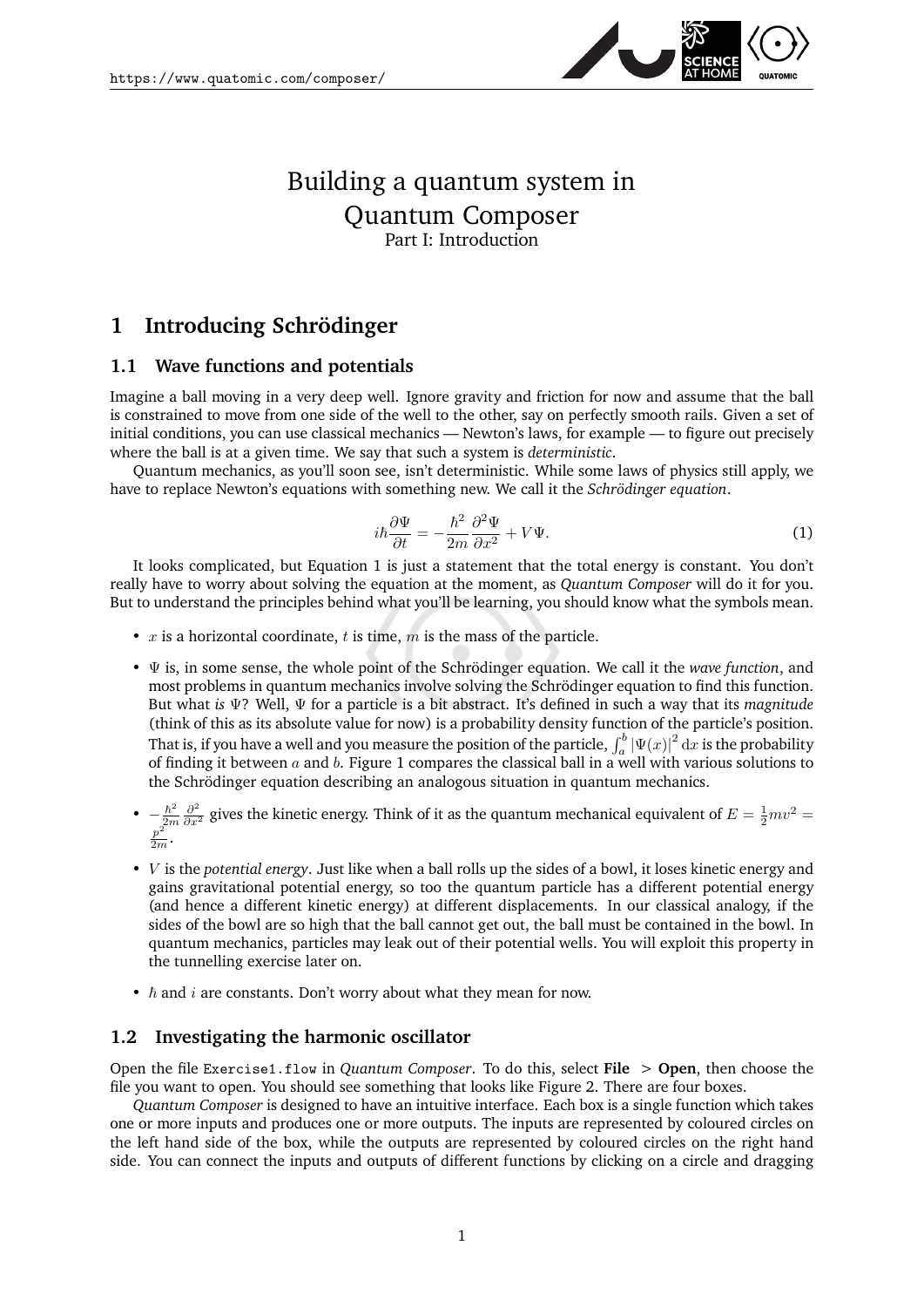



<span id="page-1-0"></span>Figure 1: A ball moving in a potential well. (A) shows the classical picture, the other panels show various solutions of the Schrödinger equation for a quantum ball.



<span id="page-1-1"></span>Figure 2: The *Quantum Composer* interface.